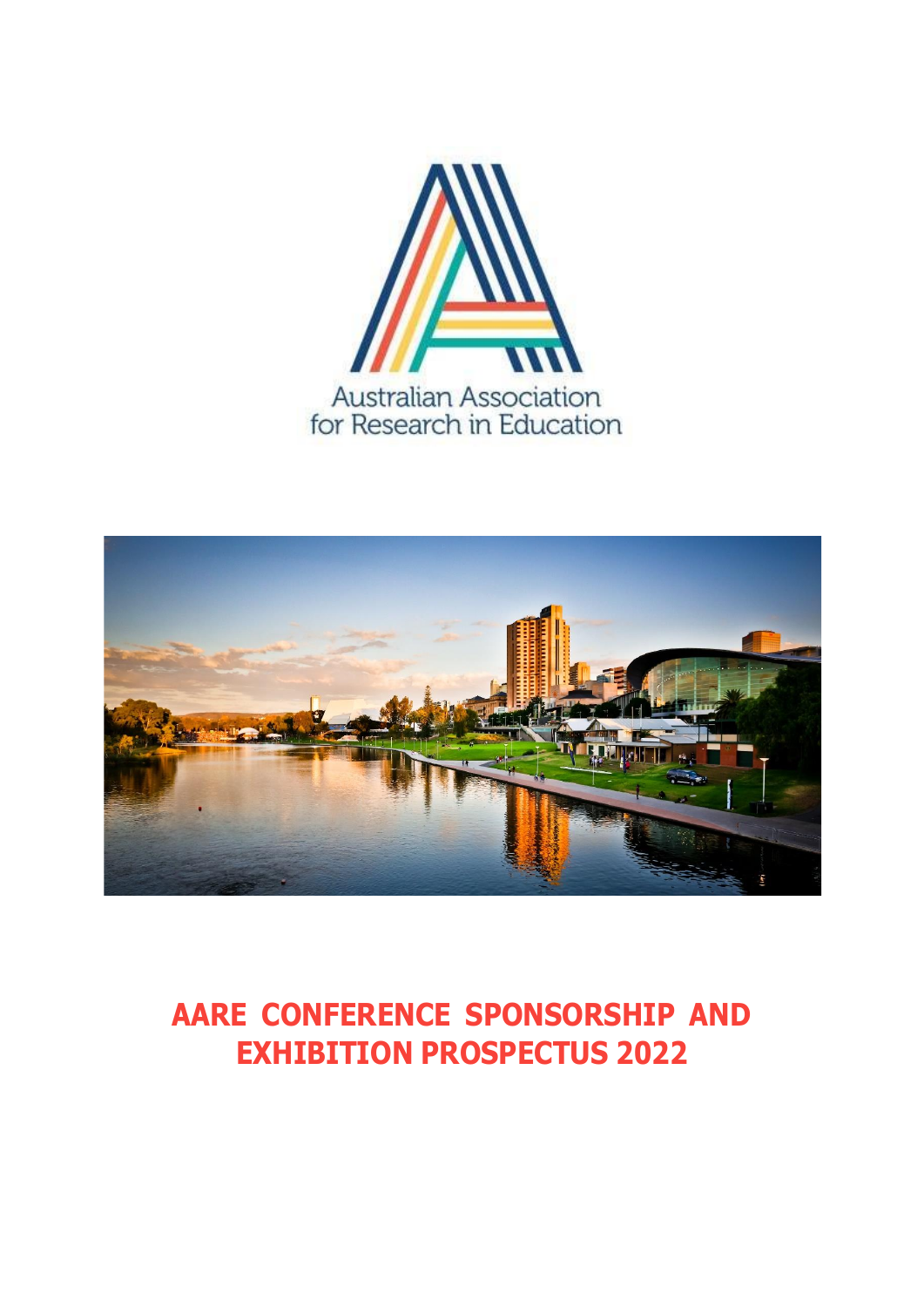

#### **Welcome from the President**

We look forward to welcoming you to the annual AARE Conference on 27 November – 1 December, to be held at University of South Australia, City West Campus. The AARE Conference brings together researchers from across the world, as well as Australia, who work across diverse fields of Educational research. The Association's wide range of Special Interest Groups gives a sense of this diversity. The Conference is a space within which both well established and early career academics can find a forum to provoke debate, stimulate discussion, offer new ideas and encourage the dissemination of research findings.

The theme of this year's Conference is '*Transforming the Future of Education: The Role of Research*', and we look forward to many vibrant discussions during the Conference about the importance and impact of Educational research and its ability to effect positive change both in Australia and internationally.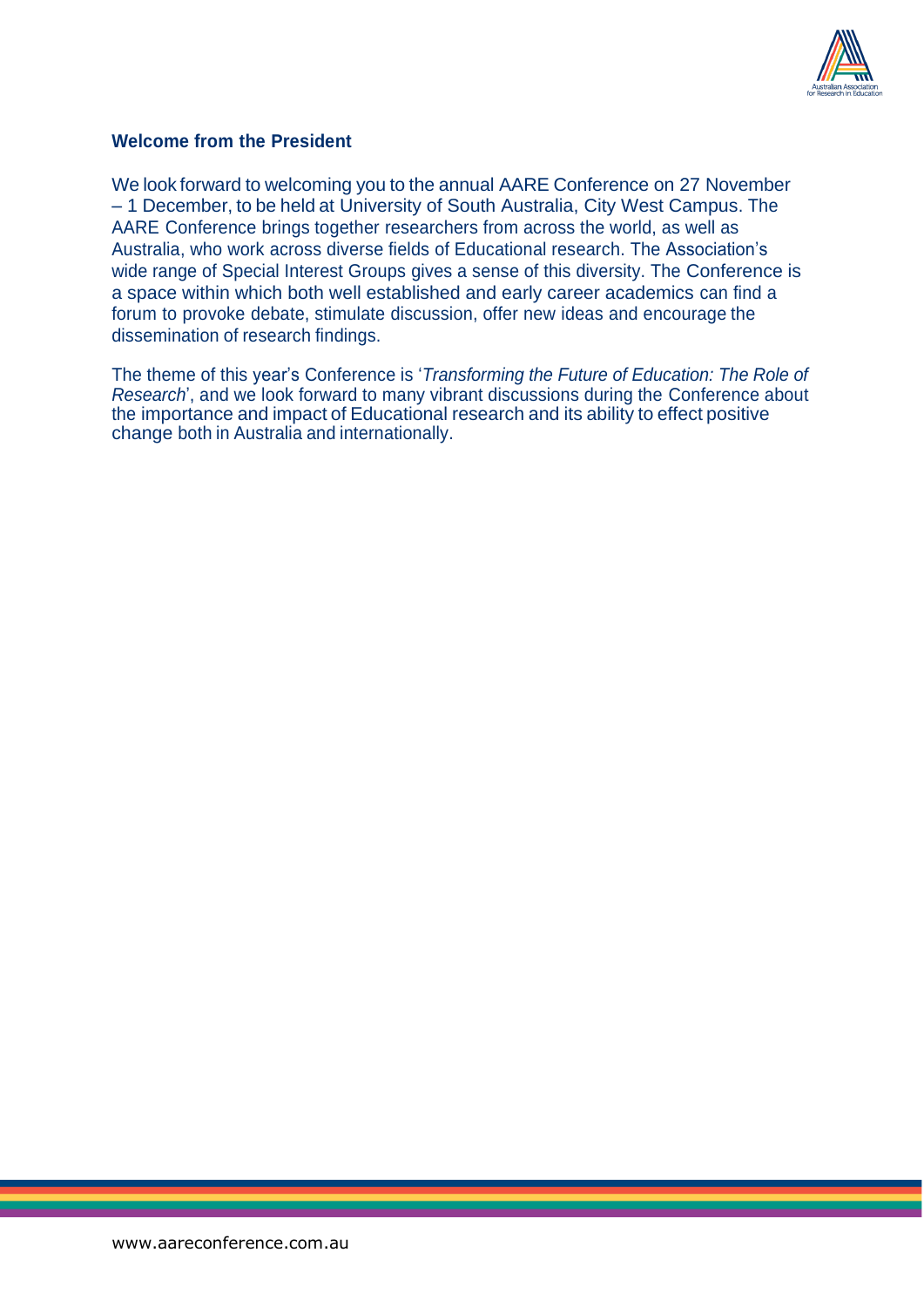

#### **ABOUT AARE**

The Australian Association for Research in Education (AARE) is a national association for fostering Educational research in Australia. This Conference will facilitate engagement among Educational researchers and support the development of high-quality Education.

#### **TYPES OF DELEGATES ATTENDING EXPECTED NUMBERS**

Past AARE Conferences have attracted over 600 delegates from various Education industries.

- Higher Education Academics
- PhD students
- School teachers and School leaders
- Deans/Heads of Schools
- Education consultants
- Vocational/Further Education teachers, trainers and assessors
- Pre-service Teacher Education students
- Researchers
- Project Officers/Coordinators
- Directors/Presidents of Education organisations
- Others with an interest in Education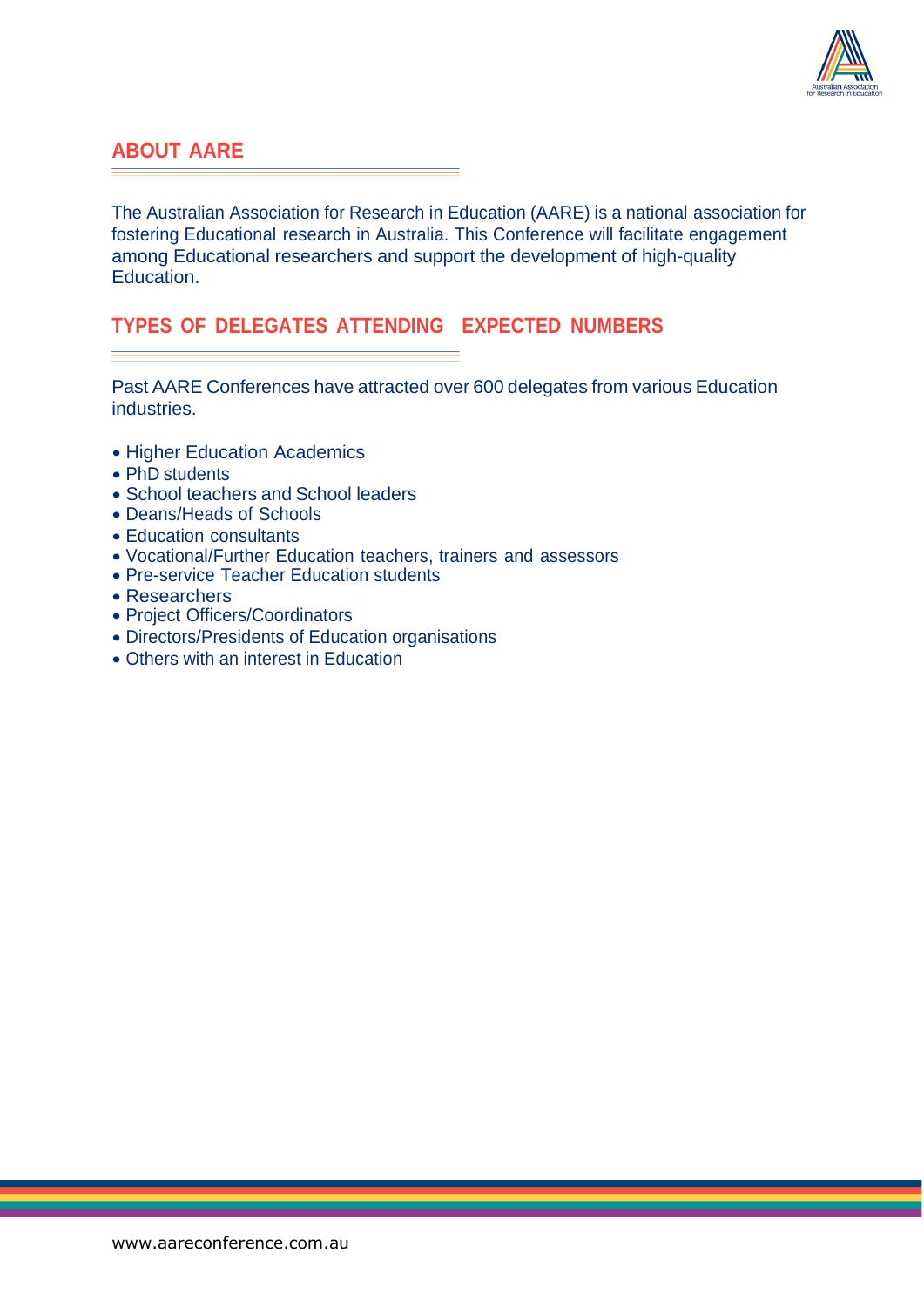

### **WHY YOU SHOULD BE INVOLVED?**

The partnership and exhibition opportunities at the AARE 2022 Conference provide the perfect opportunity to promote your name, launch new products to support your brand, and to maintain a high profile within the Education research sector, before, during and after the Conference.

Benefits of your participation as a sponsor:

- Raise your profile by showing your support for Education research and receive acknowledgement of your support for this very important work.
- Provide an opportunity to present your organisation's profile to a national audience and reach 600+ researchers and others interested in Education.
- Allow you to demonstrate your organisation'scommitment and support of AARE and its aims.
- Stimulate discussion and extend management thinking on issues that affect the field by showing a commitment to research development and outward looking strategy.
- Publicise your activities and promote your organisation's message, products and services through a national and international Conference marketing campaign.
- Support the launch new products or services and generate media interest.
- Enable networking with peers and reinforce relationships with existing clients, develop newcontacts and target new recruits.
- Support your business development plans and the opportunity to find new business, research customer/prospect attitudes and enhance word of mouth marketing.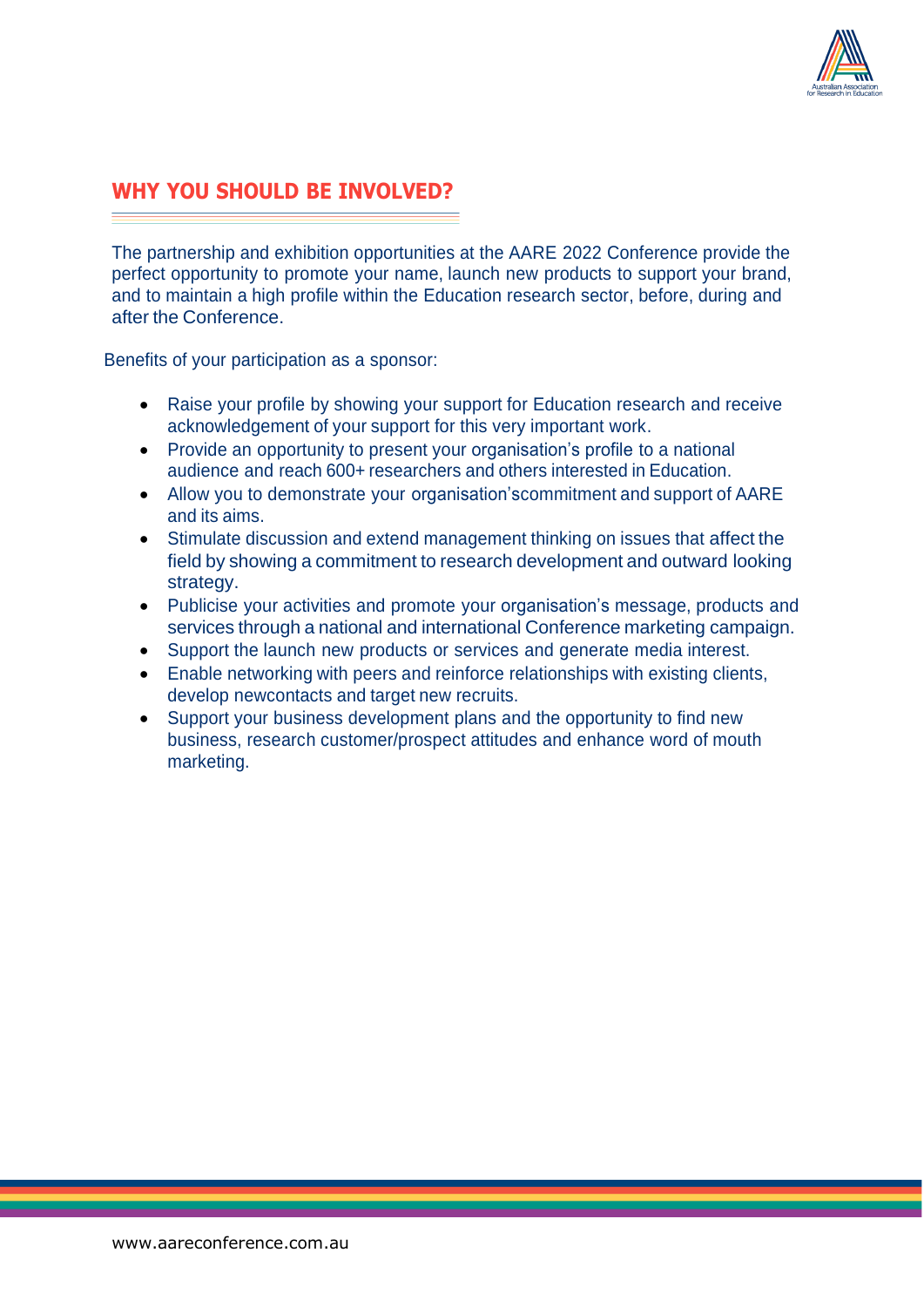

#### **PROGRAM OUTLINE**

#### **Sunday 27 November**

- □ Pre-Conference workshop
- □ Welcome Reception

#### **Monday 28 November**

Day 1 of Conference

#### **Tuesday 29 November**

Day 2 of Conference

#### **Wednesday 30 November**

Day 3 of Conference

#### **Thursday 1 December**

Day 4 of Conference

#### **KEYNOTE SPEAKERS**

- Professor George Siemens University of South Australia, Director for Change and Complexity in Learning, UniSA Education Futures
- Professor Patricia Thomson University of Nottingham, Director of Centre for Research in Schools and Communities School of Education
- Professor Michelle Trudgett Western Sydney University, Deputy Vice-Chancellor Indigenous Leadership, DVC's Unit Indigenous Leadership
- Professor Susan Danby Queensland University of Technology, Faculty of Creative Industries, Education & Social Justice School of Early Childhood & Inclusive Education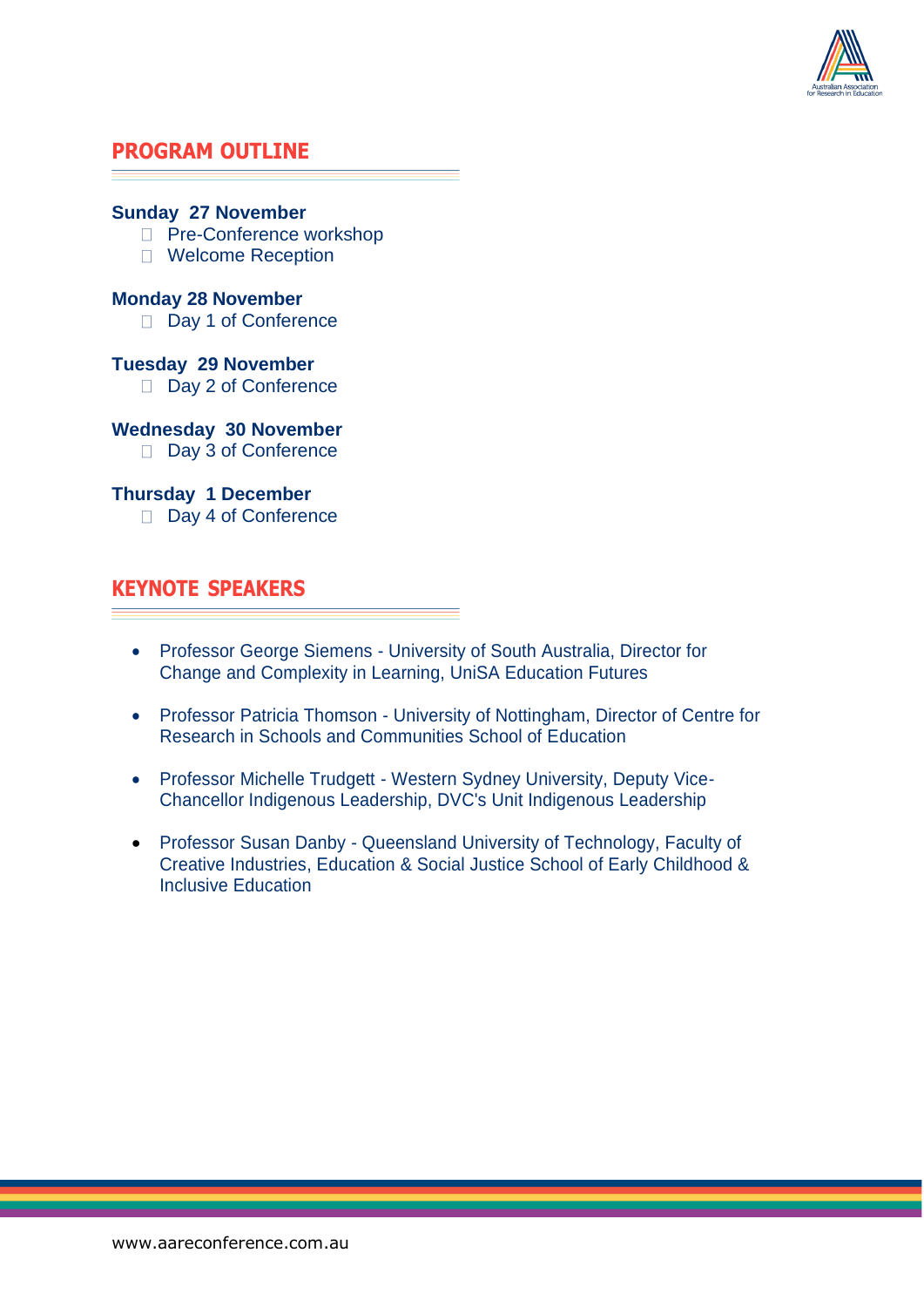### **SPONSORSHIP OPPORTUNITIES**

A range of sponsorship opportunities have been developed to enable organisations to make a significant contribution towards the overall success of the AARE 2022 Conference, while also enjoying strong branding and exposure in a focused, professional learning environment.

Sponsorship packages and commitment levels vary and can be tailored to suit your organisation's strategy. Whatever your business, the AARE 2022 Conference has a package that will help any brand and networking objective.

#### **PREMIER PARTNER \$7,500**

- Opportunity to include your organisation logo on the Conference lanyards
- Acknowledgement as Premier Partner in all Conference promotional material
- Acknowledgement as Premier Partner in one AARE electronic newsletter sent to all AARE members
- Organisation logo and link to your company homepage on the AARE homepage leading up to the Conference
- Organisation logo and link included on the Conference homepage and sponsors page
- Acknowledgement as Premier Partner on the Conference program, onsite Conference signage and plenary holding slides
- One push notification via the Conference app
- Two (2) complimentary full registration (includes Welcome Reception and Conference catering -i.e. morning tea, lunch and afternoon tea)
- One (1) exhibition stand
- Electronic list of participants (name, organisation and state/country) provided post Conference (subject to privacy laws and delegate opt-out option)



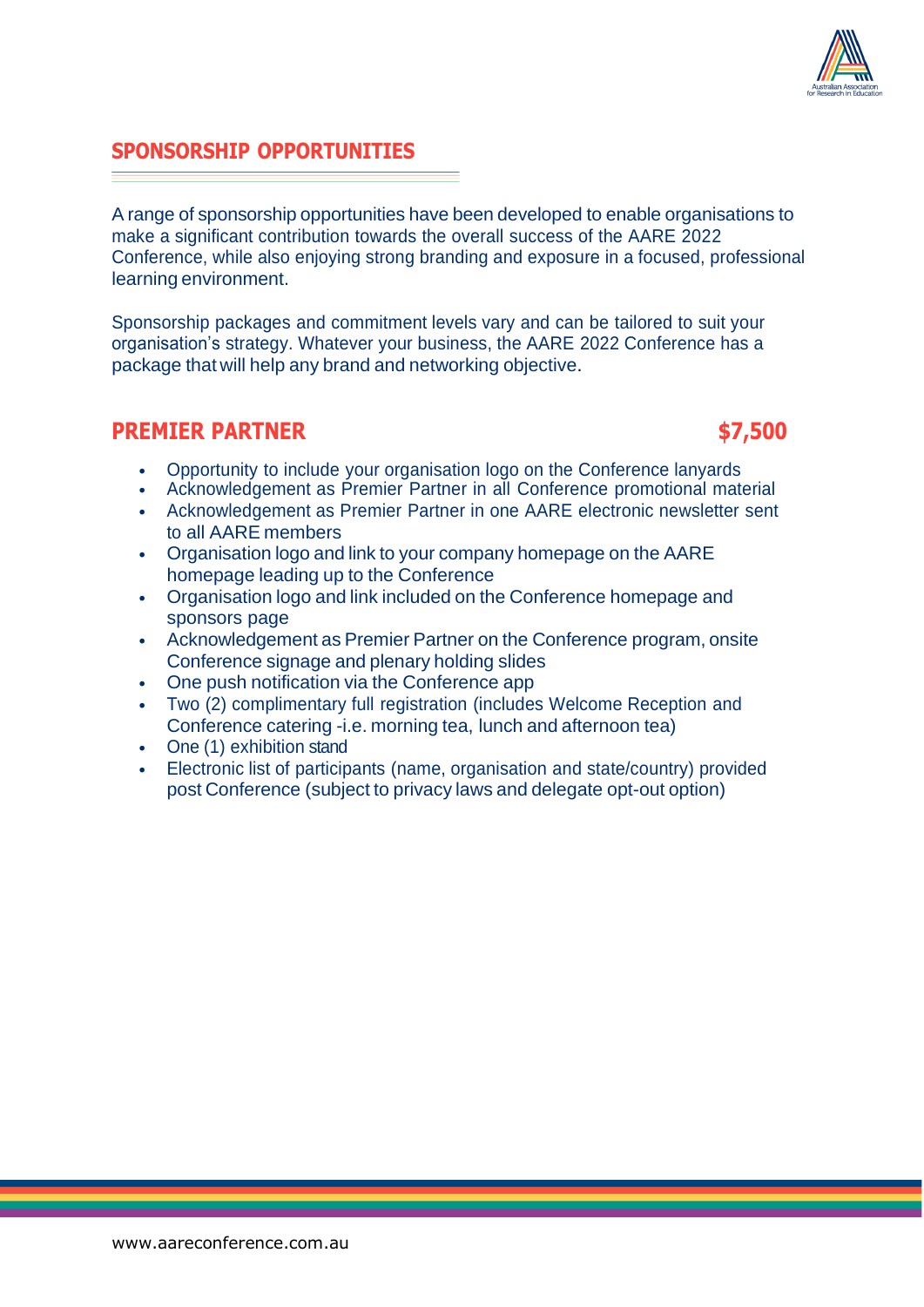

## **MAJOR PARTNER \$5,500 – LIMITED TO 4**

- Acknowledgement as Major Partner in all Conference promotional material
- Acknowledgement as a Major Partner in one AARE electronic newsletter sent to all AARE members
- Organisation logo and link to your company homepage on the AARE homepage leading up to the Conference
- Organisation logo and link included on the Conference website sponsors page
- Acknowledgement as Major Partner on the Conference program, onsite Conference signage and plenary holding slides
- One push notification via the Conference app
- Two (2) complimentary full registration (includes Welcome Reception and Conference catering -i.e. morning tea, lunch and afternoon tea)
- One (1) exhibition stand
- Electronic list of participants (name, organisation and state/country) provided post Conference (subject to privacy laws and delegate opt-out option)

## **WELCOME RECEPTION PARTNER \$4,000**

- Naming rights to the Welcome Reception
- Acknowledgement as the Welcome Reception Partner in all Conference promotional material
- Acknowledgement as a Welcome Reception Partner in one AARE electronicnewsletter sent to all AARE members
- Organisation logo and link included on the Conference website sponsors page and social events page
- Acknowledgement as Welcome Reception Partner on the Conference program, onsite Conference signage and plenary holding slides
- Opportunity to display your organisation banner (supplied by partner) at the Welcome Reception
- Three (3) complimentary tickets to attend the Welcome Reception
- Verbal acknowledgment by Chair in session prior to the Welcome Reception
- One push notification via the Conference app
- Opportunity to include one (1) gift/promotional item with company logo (chocolate, sweets, cookies, etc.) to be handed out to guests as they arrive (supplied by partner)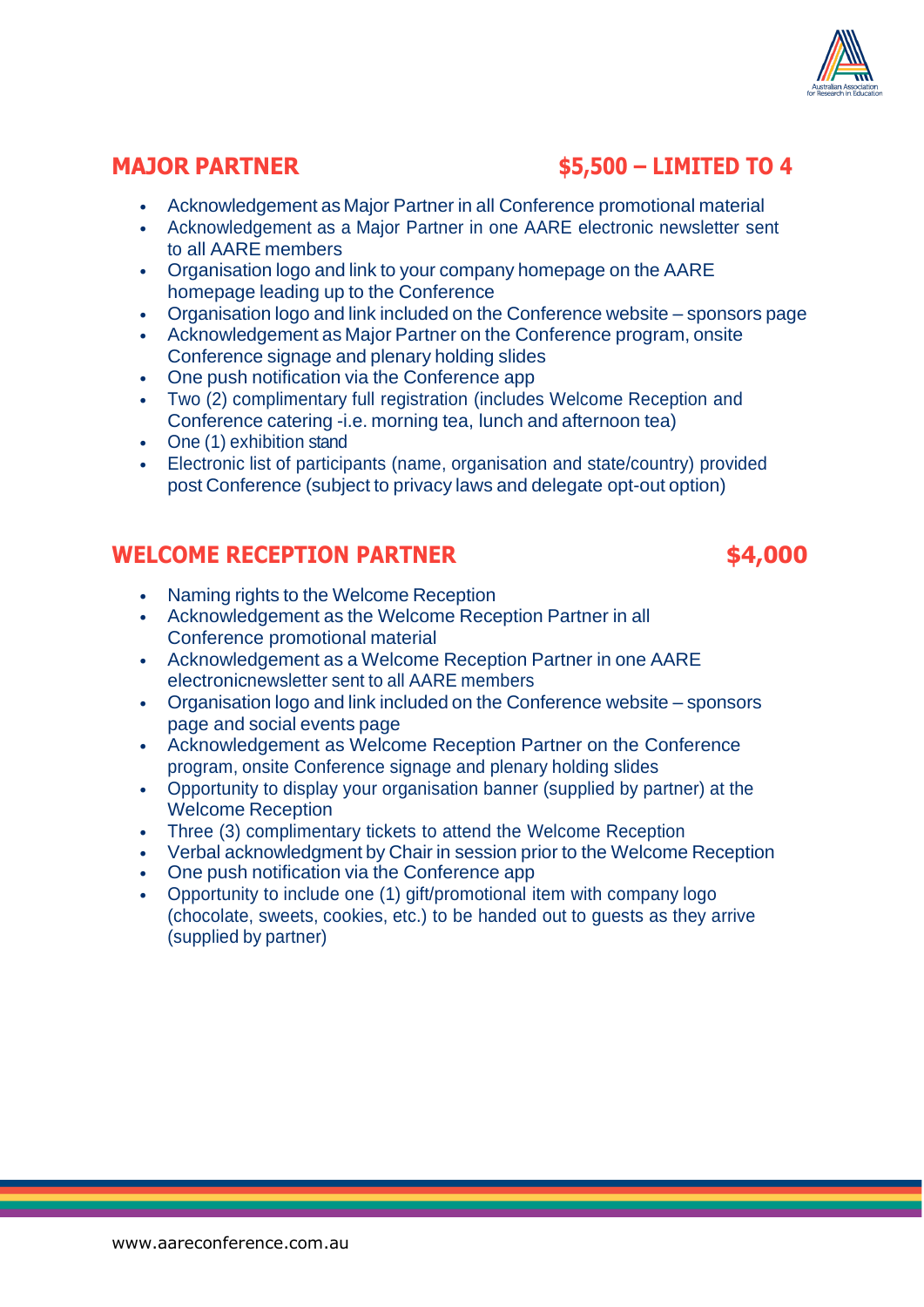### **COFFEE VOUCHER PARTNER \$2,500**

- Acknowledgement as Coffee Voucher Partner in all Conference promotionalmaterial
- Organisation logo and link included on the Conference website sponsorspage
- Acknowledgement as Coffee Voucher Partner on the Conference program, onsite Conference signage and plenary holding slides
- Opportunity to brand the coffee vouchers
- Opportunity to provide unlimited coffee vouchers to delegates
- Opportunity to display your organisation banner (supplied by partner) at the Coffee redemption station

## **CONFERENCE APP PARTNER \$3,000**

- Acknowledgement as Conference App Partner in all Conference promotional material
- Organisation logo and link included on the Conference website sponsorspage
- Acknowledgement as Conference App Partner on the Conference pocket program and plenary holding slides
- Organisation logo on home screen of the Conference app
- One banner advertisement on the Conference app (content subject to approval by the Conference Organisers)
- One push notification on the Conference app (content subject to approval by the Conference Organisers)



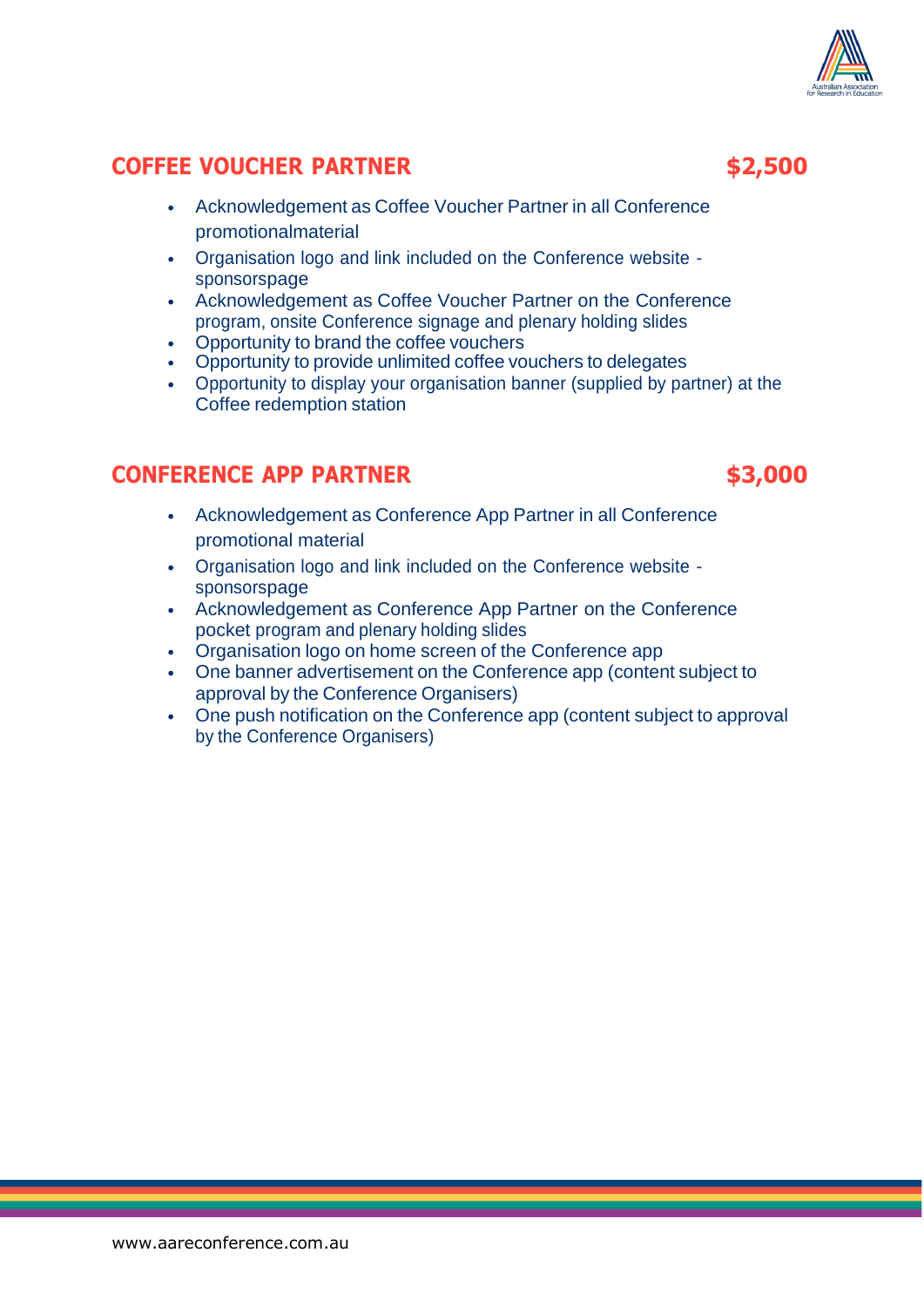## **KEYNOTE SESSION SPONSOR \$2,500**

- Choice of one Keynote session (subject to approval by the ConferenceOrganising Committee)
- Acknowledgement as Keynote Session Sponsor in all Conference promotional material
- Organisation logo and link included on the Conference website sponsorspage
- Acknowledgement as Keynote Session Sponsor on the Conference program and plenary holding slides
- Prominent logo acknowledgement on title slides in the selected Keynote session
- Opportunity to display one (1) organisation banner (supplied by partner) at the selected Keynote session

### **FIRST TIMERS' LUNCH \$1,500**

- Acknowledgement as First Timers' Lunch Partner in all Conference promotional material
- Organisation logo and link included on the Conference website sponsorspage
- Acknowledgement as First Timers' Lunch Partner on the Conference pocket program and plenary holding slides
- Opportunity for a short welcome message at the start of the lunch
- Opportunity to display your organisation banner (supplied by partner) during the First Timers' Lunch
- Opportunity to provide branded napkins with organisation's logo (supplied by partner) to be used during the lunch

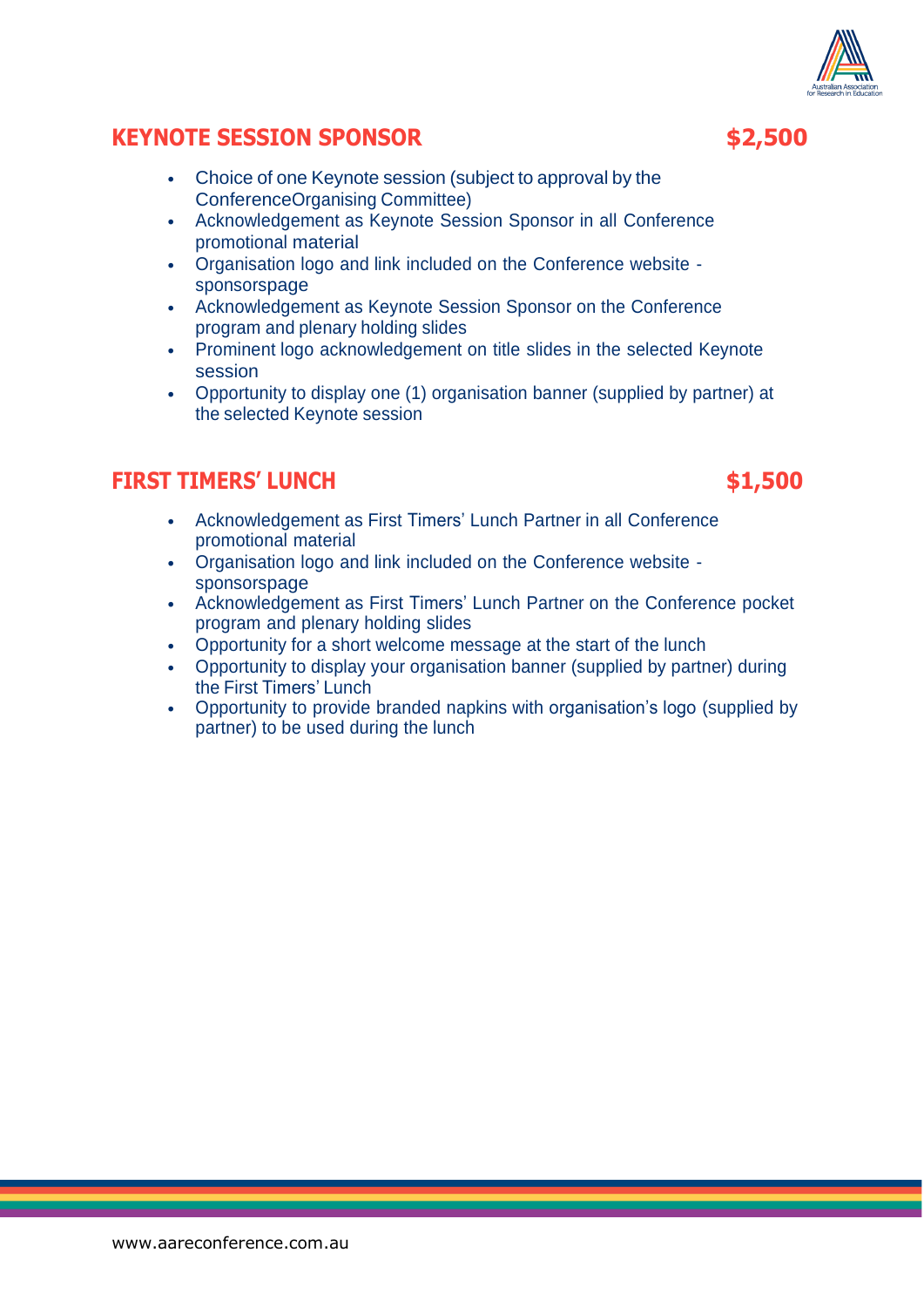

## **STATIONERY PARTNER – NOTEPAD OR PENS \$1,500**

- Acknowledgement as the Stationery Partner in all Conference promotionalmaterial
- Organisation logo and link included on the Conference website sponsorspage
- Acknowledgement as Stationery Partner on Conference pocket program and plenary holding slides
- Opportunity to provide branded notepads/pens to be included in delegate satchels (Items to be supplied by the partner)

## **PRE-CONFERENCE – WORKSHOP \$1,500**

Please note: The Pre-Conference workshop is an additional cost for delegates who wish to attend this event. Delegates that wish to attend the workshops have the option to include this during the registration for the Conference

- Choice of Pre-Conference workshop (subject to approval by the Conference Organising Committee)
- Opportunity to provide workshop facilitator (subject to approval)
- Organisation logo and link included on the Conference website sponsorspage
- Acknowledgement as Workshop Sponsor on the Conference program
- Opportunity to display (1) one organisation banner (supplied by partner) at the selected workshop

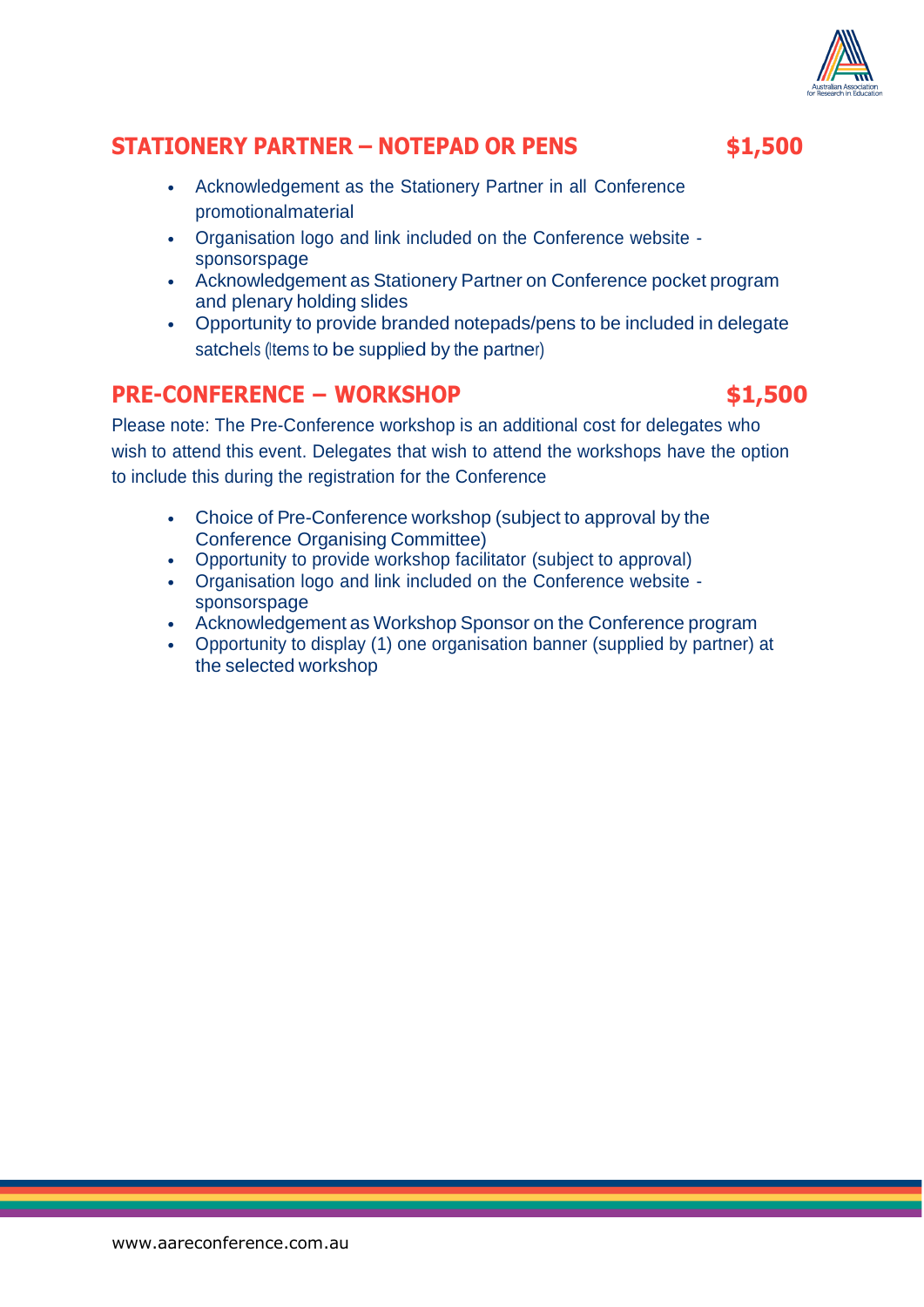#### [www.aareconference.com.au](http://www.aareconference.com.au/)

#### **EXHIBITION OPPORTUNITIES**

#### **EXHIBITION BOOTH \$ 3,000**

- 50- word company listing in the Conference app
- Organisation logo included on the Conference website and Conference program
- Two (2) exhibitor registration
- 1 x trestle table and 2 x chairs

### **EXHIBITION SPACE ONLY \$ 2,500**

Space only does not include any power, lights, fascia signage or furniture

- 50- word company listing in the Conference app
- Organisation logo included on the Conference website and Conference program
- Two (2) exhibitor registrations

#### **HOW TO MAKE A SPONSORSHIP APPLICATION**

Application for sponsorship can only be made with the online application form via the Conference website - <https://aare.eventsair.com/aare-conference-2022/sponsorship-eoi>

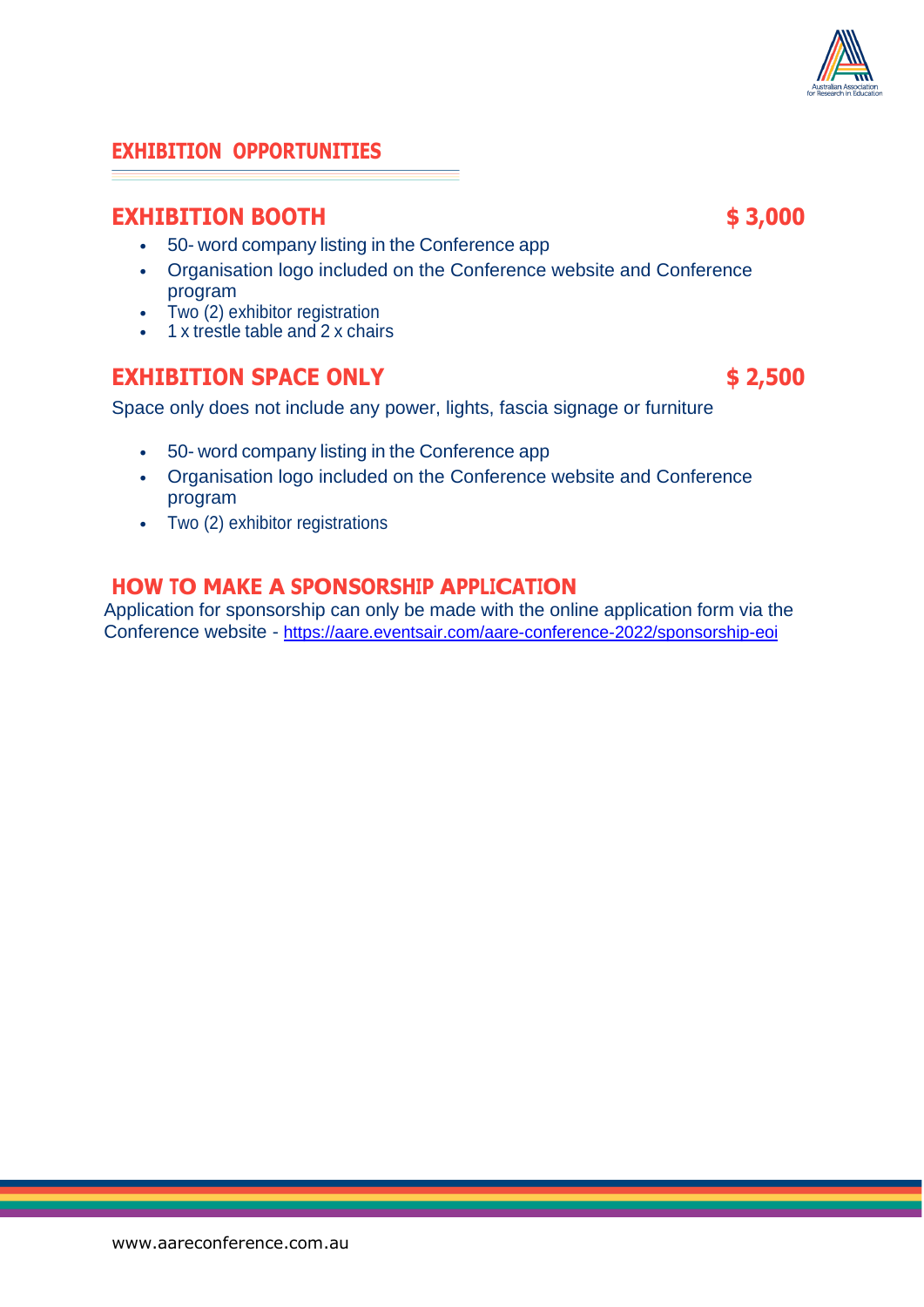

## **AARE 2022 CONFERENCE EXHIBITOR TERMS & CONDITIONS**

By completing the online application form, you agree to be considered as a nonexclusive partner or exhibitor of the AARE 2022 Conference to be held at the University of South Australia, City West Campus, 27 November – 1 December 2022 on the following terms and conditions set out below and as per the online booking form.

- 1. Upon receipt of your online agreement, acknowledgment of receipt will be sent with a tax invoice.
- 2. Partnership and/or exhibition entitlements will not commence until a 50% deposit of the total amount payable has been received. The deposit must be paid WITHIN 14 days from date of invoice unless dated after Friday, 16 September 2022 whereby payment will be required infull immediately.
- 3. If a partner wishes to cancel or change the details of their booking,advice must be made in writing to [aare@conferencenational.com.au.](mailto:aare@conferencenational.com.au.) The cancellation fees are applicable as follows:
	- Before Friday, 16 September 2022, 50% of the total amount
	- After Friday, 16 September 2022, 100% of the total amount
- 4. All amounts stipulated in this agreement include the Australian Goodsand Services Tax (GST) of 10%.
- 5. All amounts are payable in Australian dollars. Direct deposits must be made payable to ConferenceNational on the behalf of The Australian Association for Research in Education with the banking details provided. Credit card payments AUD will incur a 1.8% surcharge. To pay by credit card, please contact the Conference organisers or payments can be made via the booking form.
- 6. Please note your requested category of partnership may have a limit to the number of partners as specified in the attached documentationand preference will be determined in order of receipt of the online form and deposit payment. The Conference organisers will notify you if you are unable to participate in your requested category.
- 7. Partners are not permitted to enter the Conference sessions or social events unless the relevant tickets are offered as part of the particular partnership package. However, should partners wish to attend the Conference as a delegate, the appropriate registration form must be completed and forwarded to the Conference organisers together withthe applicable registration fee.
- 8. The Conference organisers may at their discretion use your logo, symbol, trademark or registered mark in acknowledging your partnership in the Conference literature where this is offered as part of your particular partnership package and no payment shall be made toyou for such use.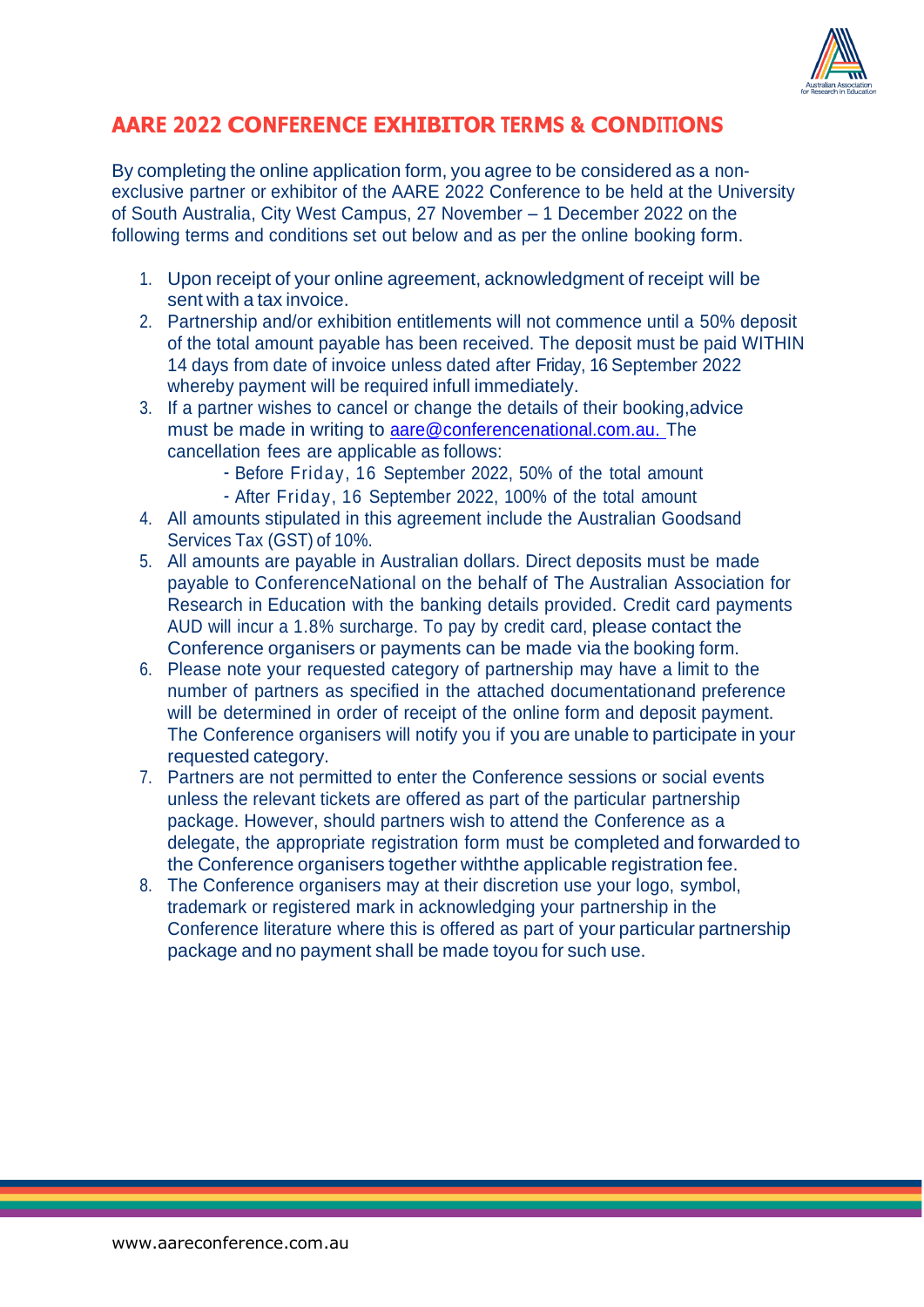

- 9. You will be responsible for forwarding your logo, symbol, trademark orregistered mark by the deadline. We request that all logos be suppliedin EPS and JPG format, high resolution 300 dpi. Should an alternative format be received, the Conference organisers cannot be held responsible for the quality of the logo displayed in any of the promotional material. In return for a hyperlink from your organisation logo on the AARE 2022 Conference website, you are required to provide a reciprocal link from your website to the AARE 2022 Conference website (unless reasonable justification can be given as to why this is not possible).
- 10. Nothing contained in this agreement will be deemed to constitute an official partnership, joint venture or agency relationship between you and the Conference supporting organisations and/or the Conference organisers and you must not do anything where you will, in any way, berepresented that you are a partner of the supporting organisations and/or the Conference organisers.
- 11. The details in this document are correct at the time of printing. The AARE Conference 2022 Organising Committee do not accept responsibility for any changes that may occur.
- 12. Sponsors / Exhibitors are not permitted to assign, sublet or apportion the whole or any part of their package / booked space unless prior consent in writing from Conference Organisers is provided.
- 13. **Privacy Statement:** In order to assist with your participation, your organisation and contact details may be shared with suppliers and contractors and be included in the participant lists and for the information distribution in respect to other related events organized by ConferenceNational. If you object to your details being shared, please inform the Conference Organiser - [aare@conferencenational.com.au](mailto:aare@conferencenational.com.au)
- 14. Any event that conflicts with AARE is not permitted without prior approval from the Organising Committee. All functions and events that coincide with the AARE Conference must seek approval through the Conference Organiser.
- 15. All exhibitors must produce a valid Insurance Certificate of Currency for the period of the exhibition, and this must be submitted to the Conference Organiser no later than **1 month** prior to the Conference start date.
- 16. The Conference Organiser reserves the right in unforeseen circumstances to amend or alter the exact site of the location of the stand and the exhibitor undertakes to agree to any alteration to the site or the space reallocated bythe Conference Organiser.
- 17. The Conference Organiser reserves the right to change the exhibition floor layout if necessary.